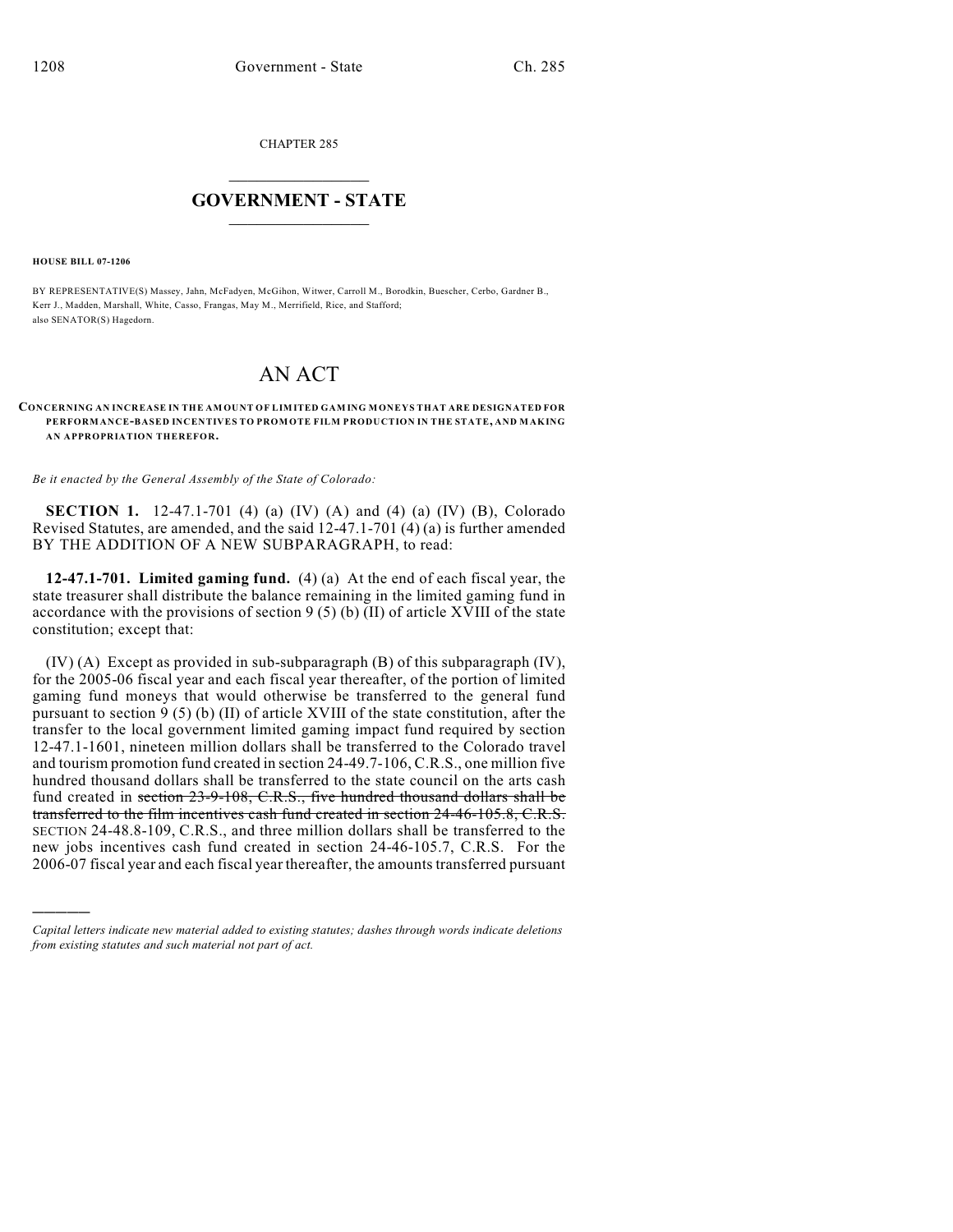to this sub-subparagraph (A) shall be adjusted by the rate of inflation for the calendar year ending in the immediately preceding fiscal year. As used in this sub-subparagraph (A), "inflation" means the percentage change in the consumer price index for the Denver-Boulder consolidated metropolitan statistical area for all urban consumers, all goods, as published by the United States department of labor, bureau of labor statistics, or its successor index.

(B) If, based on the June revenue forecast prepared by the legislative council, the state treasurer determines that the amount of general fund revenues for the fiscal year will be insufficient to allow the maximum amount of general fund appropriations permitted by section 24-75-201.1 (1) (a) (II), C.R.S., to be made for that fiscal year, the state treasurer shall transfer to the general fund from the moneys that would otherwise be transferred to the state council on the arts cash fund, the film incentives cash fund, the new jobs incentives cash fund, and the Colorado travel and tourism promotion fund pursuant to sub-subparagraph (A) of this subparagraph (IV) at the end of the fiscal year an amount equal to the lesser of the full amount that would otherwise be transferred to the state council on the arts cash fund, the film incentives cash fund, the new jobs incentives cash fund, and the Colorado travel and tourism promotion fund or the amount necessary to allow the maximum amount of general fund appropriations to be made for the fiscal year. Any reduction in the amounts transferred to the state council on the arts cash fund, the film incentives cash fund, the new jobs incentives cash fund, and the Colorado travel and tourism promotion fund required by this sub-subparagraph (B) shall be pro-rated based on the amounts otherwise required to be transferred to said funds pursuant to sub-subparagraph (A) of this subparagraph (IV).

(V) (A) EXCEPT AS PROVIDED IN SUB-SUBPARAGRAPHS (B) AND (C) OF THIS SUBPARAGRAPH (V), FOR THE 2006-07 FISCAL YEAR AND EACH FISCAL YEAR THEREAFTER, OF THE PORTION OF LIMITED GAMING FUND MONEYS THAT WOULD OTHERWISE BE TRANSFERRED TO THE GENERAL FUND PURSUANT TO SECTION 9 (5) (b) (II) OF ARTICLE XVIII OF THE STATE CONSTITUTION, AFTER THE TRANSFER TO THE LOCAL GOVERNMENT LIMITED GAMING IMPACT FUND REQUIRED BY SECTION 12-47.1-1601, SIX HUNDRED THOUSAND DOLLARS SHALL BE TRANSFERRED TO THE FILM INCENTIVES CASH FUND CREATED IN SECTION 24-46-105.8, C.R.S. FOR PURPOSES OF THE TRANSFERS OCCURRING AT THE END OF THE 2006-07 FISCAL YEAR AND EACH FISCAL YEAR THEREAFTER, NO LATER THAN JUNE 1, 2007, AND NO LATER THAN JUNE 1 OF EACH CALENDAR YEAR THEREAFTER, THE EXECUTIVE DIRECTOR SHALL ADJUST THE DOLLAR AMOUNTS SPECIFIED IN THIS SUB-SUBPARAGRAPH (A) TO REFLECT THE PERCENTAGE CHANGE IN THE CONSUMER PRICE INDEX FOR THE DENVER METROPOLITAN AREA. AS USED IN THIS SUB-SUBPARAGRAPH (A), "PERCENTAGE CHANGE IN THE CONSUMER PRICE INDEX FOR THE DENVER METROPOLITAN AREA" MEANS THE PERCENTAGE CHANGE BETWEEN THE TWO PUBLISHED ANNUAL ESTIMATES OF THE CONSUMER PRICE INDEX FOR THE DENVER-BOULDER-GREELEY COMBINED STATISTICAL AREA FOR ALL URBAN CONSUMERS, ALL GOODS, AS DEFINED AND OFFICIALLY REPORTED BY THE BUREAU OF LABOR STATISTICS IN THE UNITED STATES DEPARTMENT OF LABOR FOR THE TWO CALENDAR YEARS IMMEDIATELY PRECEDING THE CALENDAR YEAR IN WHICH THE ADJUSTMENT IS MADE.

(B) IF, BASED ON THE MARCH REVENUE FORECAST PREPARED BY THE LEGISLATIVE COUNCIL, THE JOINT BUDGET COMMITTEE DETERMINES THAT THE AMOUNT OF GENERAL FUND REVENUES FOR THE FISCAL YEAR IN WHICH THE FORECAST IS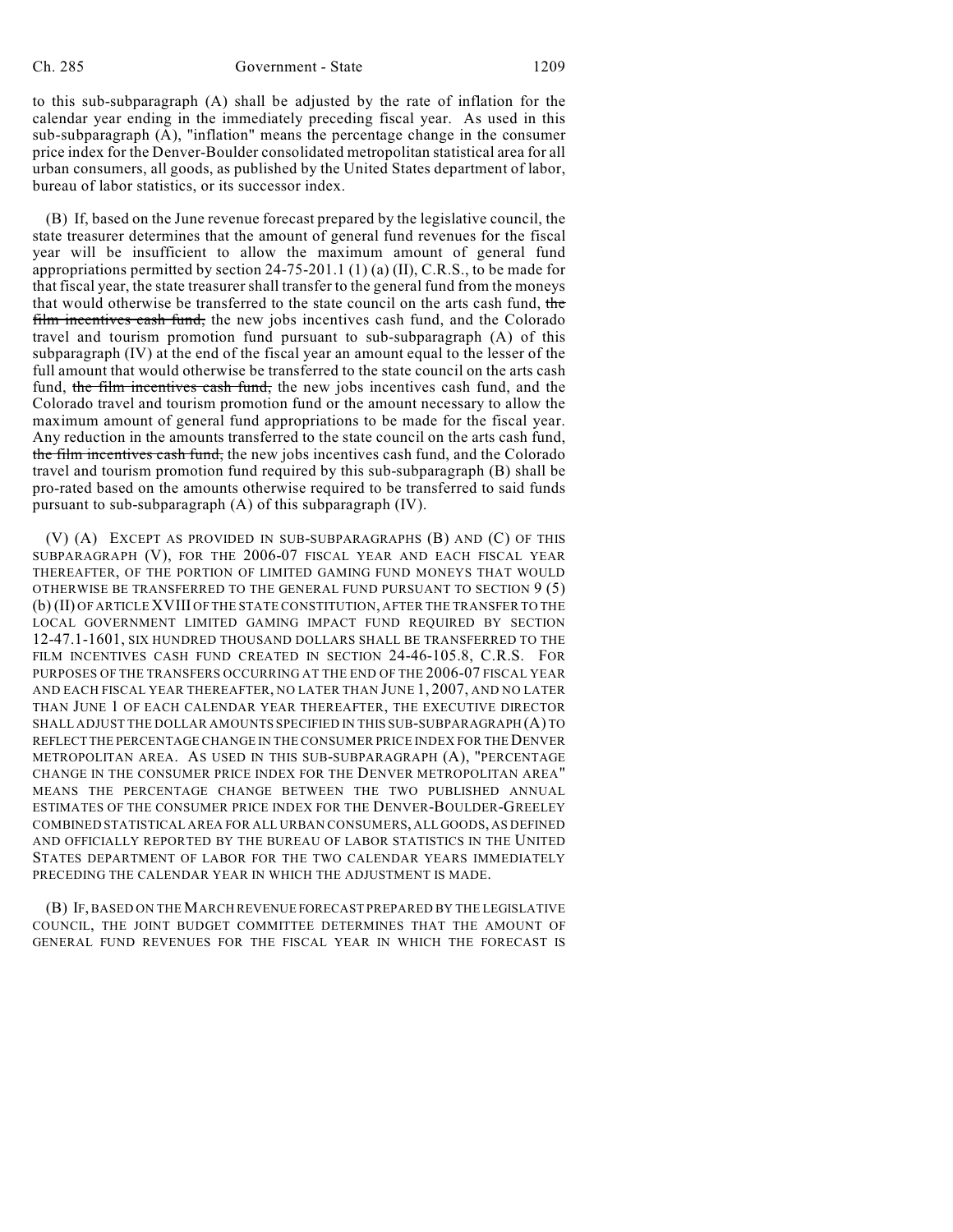PREPARED WILL BE INSUFFICIENT TO ALLOW THE MAXIMUM AMOUNT OF GENERAL FUND APPROPRIATIONS PERMITTED BY SECTION 24-75-201.1 (1) (a) (II), C.R.S., TO BE MADE FOR THAT FISCAL YEAR, THE JOINT BUDGET COMMITTEE, ACTING BY BILL, SHALL DETERMINE THE AMOUNT OF LIMITED GAMING FUND MONEYS, IF ANY, THAT SHOULD BE TRANSFERRED TO THE FILM INCENTIVES CASH FUND PURSUANT TO SUB-SUBPARAGRAPH (A) OF THIS SUBPARAGRAPH (V) AT THE END OF THAT FISCAL YEAR.

(C) IF THE JOINT BUDGET COMMITTEE, PURSUANT TO SUB-SUBPARAGRAPH (B) OF THIS SUBPARAGRAPH (V), DOES NOT DETERMINE THE AMOUNT OF LIMITED GAMING FUND MONEYS, IF ANY, TO BE TRANSFERRED TO THE FILM INCENTIVES CASH FUND SPECIFIED IN SUB-SUBPARAGRAPH (A) OF THIS SUBPARAGRAPH (V) AND IF, BASED ON THE JUNE REVENUE FORECAST PREPARED BY THE LEGISLATIVE COUNCIL, THE STATE TREASURER DETERMINES THAT THE AMOUNT OF GENERAL FUND REVENUES FOR THE FISCAL YEAR IN WHICH THE FORECAST IS PREPARED WILL BE INSUFFICIENT TO ALLOW THE MAXIMUM AMOUNT OF GENERAL FUND APPROPRIATIONS PERMITTED BY SECTION 24-75-201.1 (1) (a) (II), C.R.S., TO BE MADE FOR THAT FISCAL YEAR, THE STATE TREASURER SHALL TRANSFER TO THE GENERAL FUND FROM THE MONEYS THAT WOULD OTHERWISE BE TRANSFERRED TO THE FILM INCENTIVES CASH FUND PURSUANT TO SUB-SUBPARAGRAPH (A) OF THIS SUBPARAGRAPH (V) AT THE END OF THE FISCAL YEAR AN AMOUNT EQUAL TO THE LESSER OF THE FULL AMOUNT THAT WOULD OTHERWISE BE TRANSFERRED TO THE FILM INCENTIVES CASH FUND OR THE AMOUNT NECESSARY TO ALLOW THE MAXIMUM AMOUNT OF GENERAL FUND APPROPRIATIONS TO BE MADE FOR THE FISCAL YEAR. ANY REDUCTION IN THE AMOUNT TRANSFERRED TO THE FILM INCENTIVES CASH FUND REQUIRED BY THIS SUB-SUBPARAGRAPH (C) AND THE AMOUNTS TRANSFERRED TO THE STATE COUNCIL ON THE ARTS CASH FUND, THE NEW JOBS INCENTIVES CASH FUND, AND THE COLORADO TRAVEL AND TOURISM PROMOTION FUND REQUIRED BY SUB-SUBPARAGRAPH (B) OF SUBPARAGRAPH (IV) OF THIS PARAGRAPH (a) SHALL BE PRO-RATED BASED ON THE AMOUNTS OTHERWISE REQUIRED TO BE TRANSFERRED TO SAID FUNDS PURSUANT TO SUB-SUBPARAGRAPH (A) OF THIS SUBPARAGRAPH (V) AND SUB-SUBPARAGRAPH (A) OF SUBPARAGRAPH (IV) OF THIS PARAGRAPH (a).

(D) THE MONEYS TRANSFERRED PURSUANT TO THIS SUBPARAGRAPH (V) AT THE END OF A FISCAL YEAR SHALL BE APPROPRIATED FOR USE IN THE NEXT FISCAL YEAR.

**SECTION 2.** 12-47.1-701 (4) (a) (IV) (A.5), Colorado Revised Statutes, as enacted by House Bill 07-1009, enacted at the First Regular Session of the Sixty-sixth General Assembly, is amended to read:

**12-47.1-701. Limited gaming fund.** (4) (a) At the end of each fiscal year, the state treasurer shall distribute the balance remaining in the limited gaming fund in accordance with the provisions of section  $9(5)(b)(II)$  of article XVIII of the state constitution; except that:

(IV) (A.5) If, based on the March revenue forecast prepared by the legislative council, the joint budget committee determines that the amount of general fund revenues for the fiscal year in which the forecast is prepared will be insufficient to allow the maximum amount of general fund appropriations permitted by section 24-75-201.1 (1) (a) (II), C.R.S., to be made for that fiscal year, the joint budget committee, acting by bill, shall determine the amount of limited gaming fund